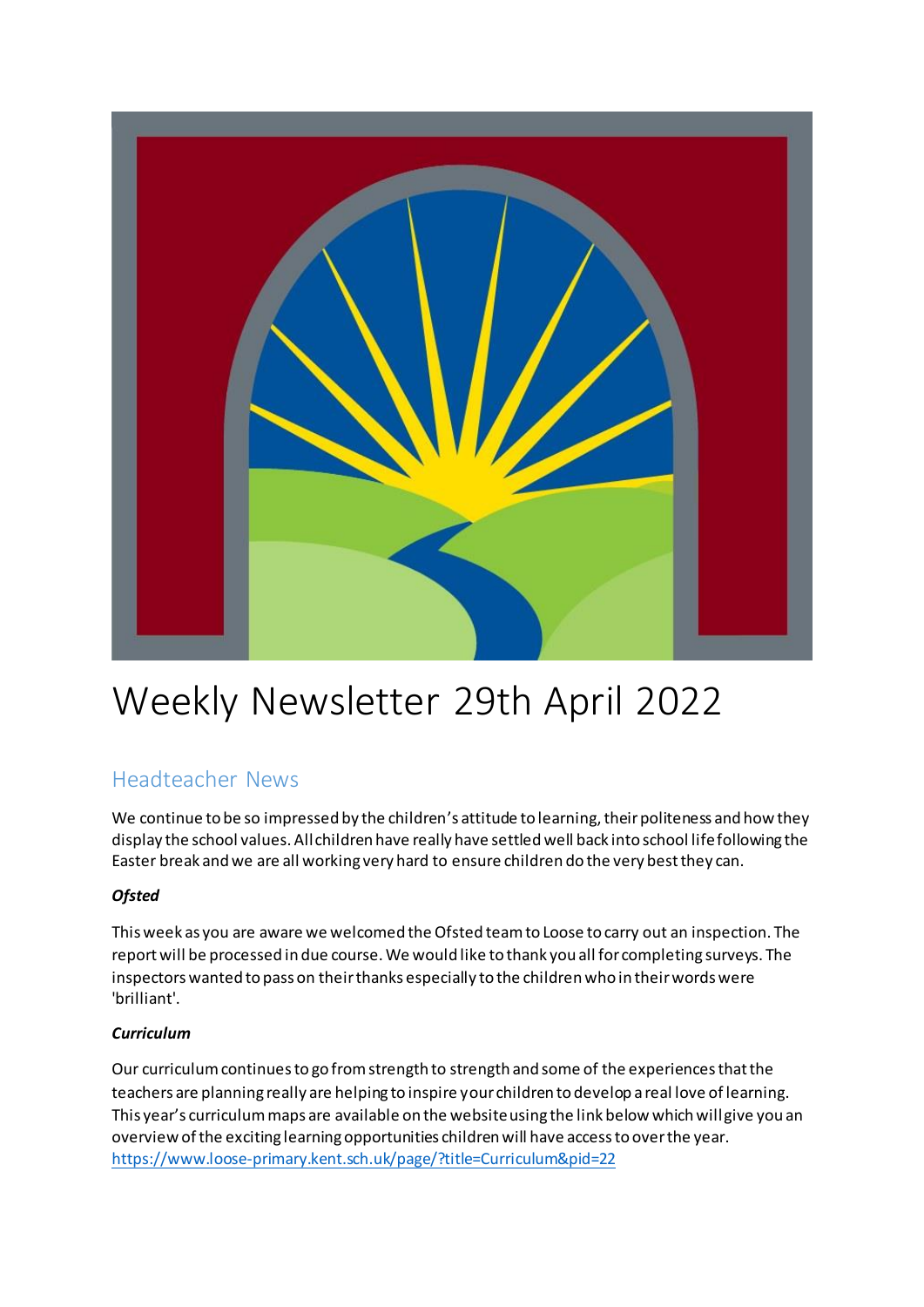#### *Learning Journals*

Hopefully you are finding your child's Learning Journal useful to know about home learning and for you to record home reading in and to note short comments also for your child's teacher. Please note that in the younger children's classes these are checked daily but in other year groups we do not check them every day so please always email, catch up with a member of staff or call to let us know any urgent or important messages.

#### *Meetings with Teachers*

Teachers are always happy to meet with parents, this is easiest after school as in the mornings they are preparing for the day. Please do make an appointment if you ever wish to via the office. Mrs Dutch (our FLO) or senior leaders are always happy to speak with you if you need to in the mornings or after school. We can be found on the gate / playgrounds before and after school and are always happy to pass a message on.

#### *Twitter Pictures*

When we take pictures of the children for Twitter we try to be extremely careful in making sure we only post images of children with consent. There may be some images of children without consent in the background of pictures or of their side profile or back of head. We would only post an image when we feel children are unrecognisable to the public, however if you are unhappy with any image posted please let us know and we are happy to remove it.

Have a lovely Bank Holiday weekend, we look forward to seeing you all again on Tuesday.

Sarah Holman

## Assistant Headteacher News

Mr Hogwood here this week. First of all, can I thank everyone who has donated to the Kent Air Ambulance and what an amazing array of red in school today in support of this very worthy cause!

This week we have begun our new wellbeing Wednesday programme with Teacher's Pet. Our monster theme has returned and we have met Hilo, who shares with the children what self-esteem is. The children have learnt that there is high and low self-esteem and how this may show in people's behaviour, how it will affect you and what can cause these two types of self-esteem. Take a moment over the long weekend and reflect on what makes us proud of ourselves and of each other! Have a lovely bank holiday weekend and enjoy (fingers crossed) some good weather.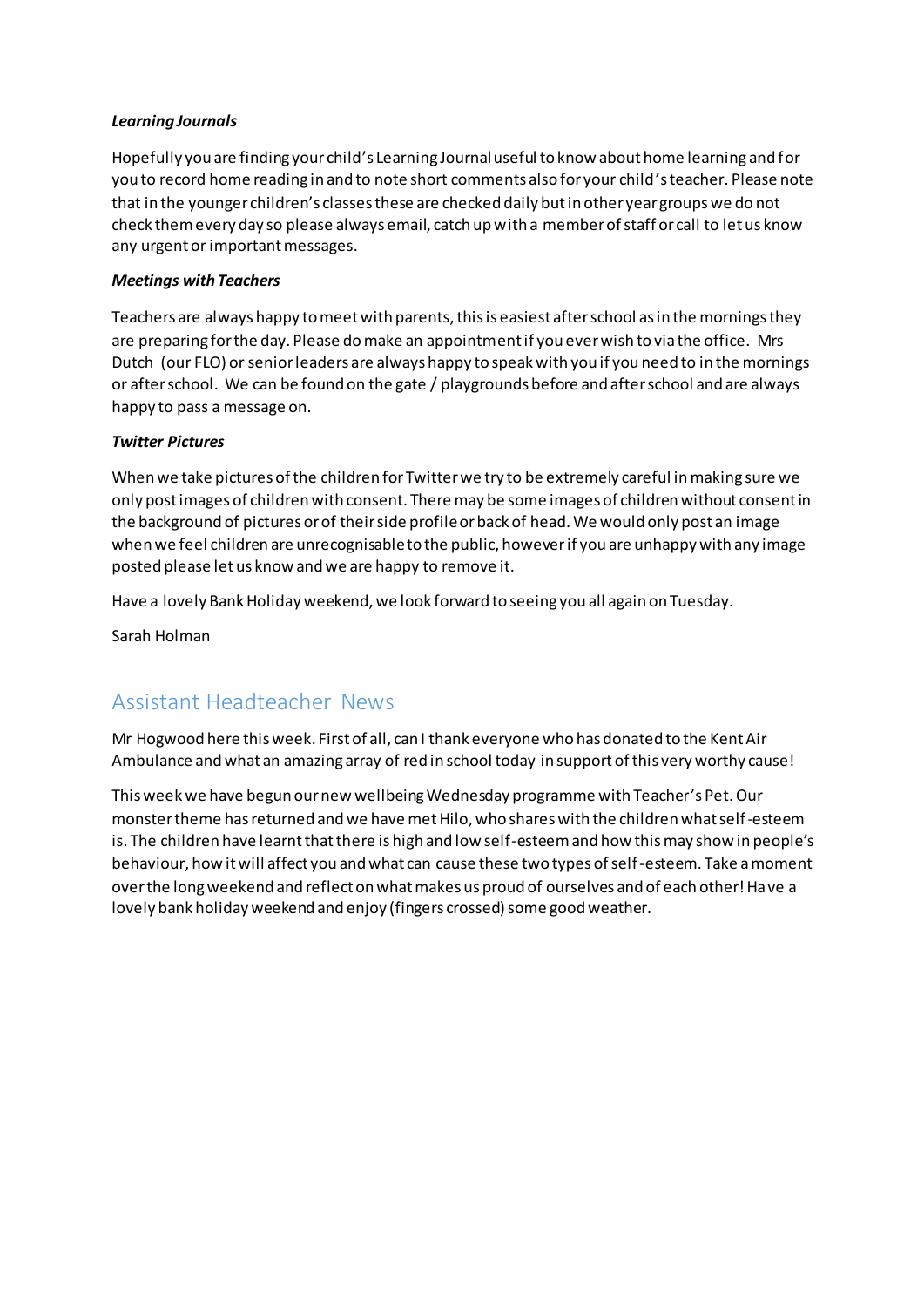

## **KS2 Pantomime Trip**

Current Year 2 to 5 parents will have received the opportunity to purchase a ticket to see Sleeping Beauty at the Marlowe Theatre on the 13th December. The children will be leaving school at approximately 8.30am to travel to Canterbury by coach for a 10.30am performance. Thanks to your support and the generosity of the PTA, the cost of the tickets will now be between £22 and £25 per child depending on the numbers attending. This includes the cost of the pantomime (average ticket price £26) and transport to the Marlowe Theatre by coach. If you would like your child to attend please can you *click here* and complete the attached consent form by *Friday 10th June*. An initial payment of £20 will need to be made via School Money to secure a ticket. If the trip is cancelled by the Trust a full refund will be given, however, there will no refund where a pupil is no longer able to attend. Any remaining balance (up to a maximum of £5) will be payable in September 2022 once final numbers are confirmed. If you require financial assistance towards the cost of the trip please contact the school in confidence. Thank you for your support.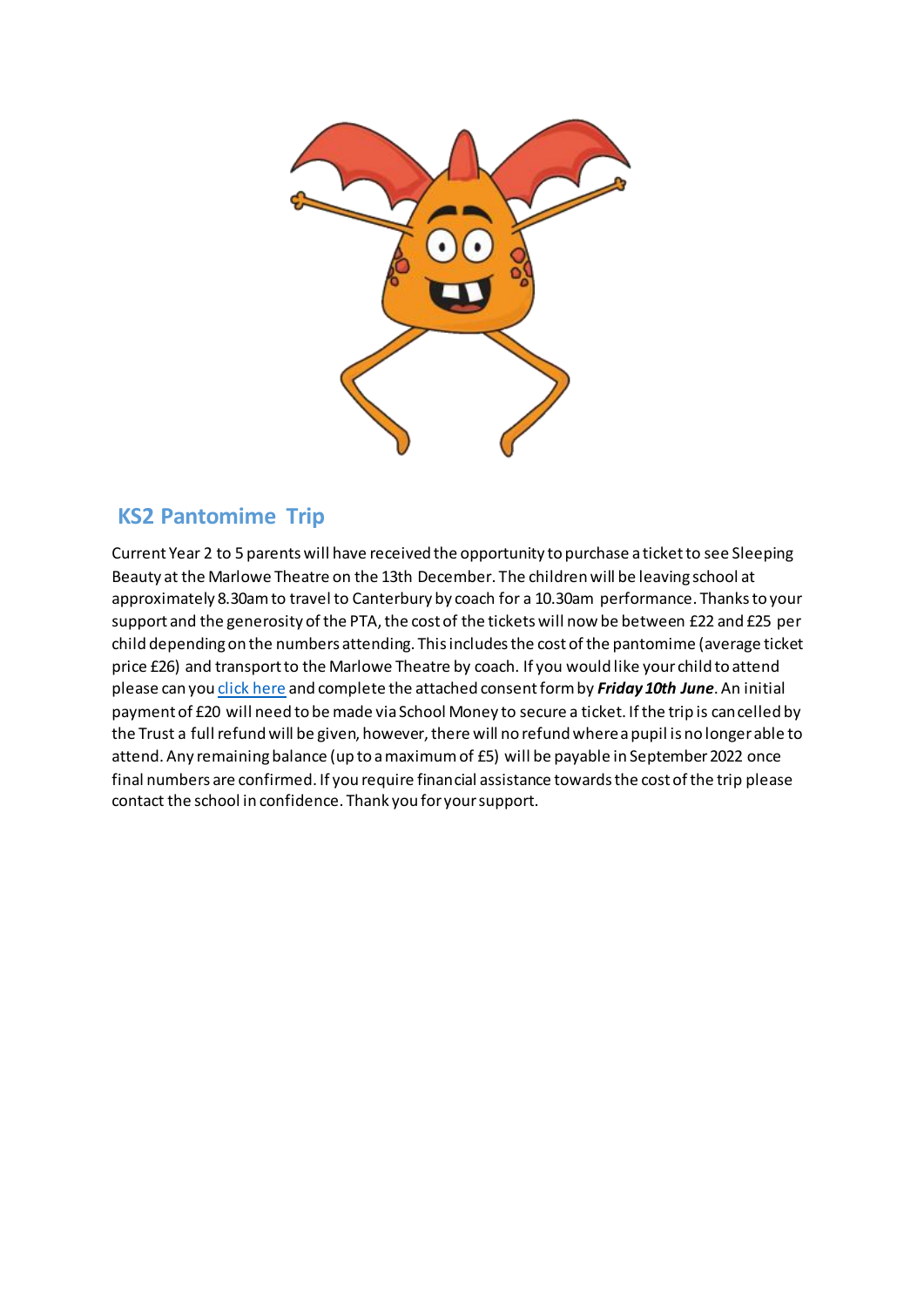

# Jubilee Art Project

This week, some children from Year 5 were invited to go to Invicta Grammar School for the afternoon to work on a collaborative art project with their pupils around the theme of the queen's platinum jubilee. They worked on a mix-media canvas piece as well as adding some written work and hand drawn portraits of the queen or anything 'royal' related, to fabric that will form a large patchwork artwork. The children loved working alongside the older children from Invicta and experiencing working in their lovely large art studio and we are hoping this is the start of more joint art projects in the future. Mrs Planck, Resident Artist



# SATs Term 5

Our Year 6 children have their statutory end of key stage tests during the week beginning 9th May. *Please ensure that your children are in school every day and arrive promptly so that the tests can be administered appropriately*. Please also ensure that the children are ready to do their best by having had a decent night's sleep and a good breakfast each day.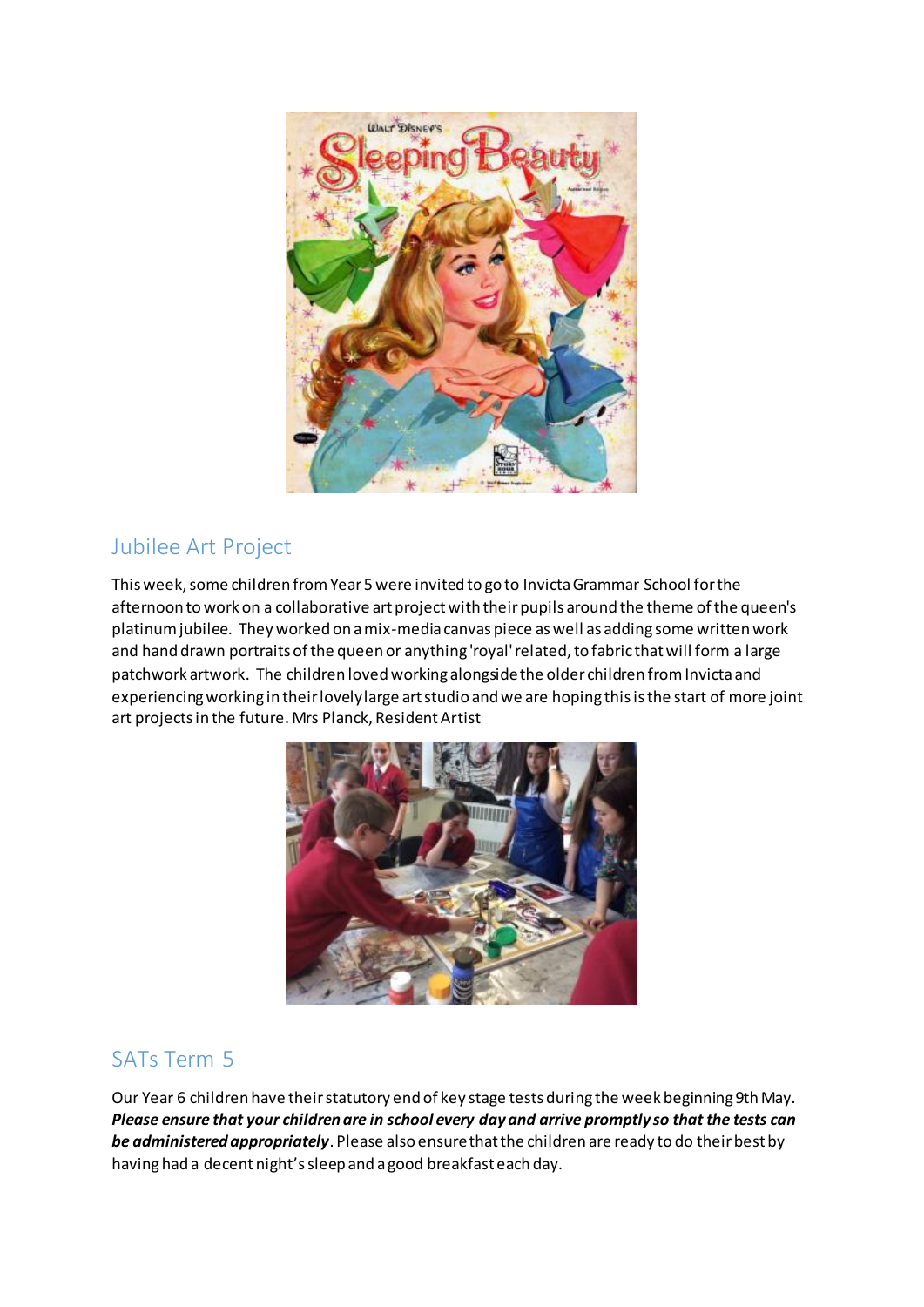There will also be KS1 SATs during May for Year 2 children so again children should be in school and on time. These will be done across the month.

## Diary Dates

#### **Term 5**

02 May - Bank Holiday

#### *09-12 May - KS2 SATs - All Year 6 children must be in school*

- 10 May Amethyst Class Assembly 9am Orchard Hall families invited
- 17 May Sunstone Class Assembly 9am Orchard Hall families invited
- 18 May Year 4 trip to Horton Kirby
- 20 May Parent Council Meeting 2.15-3pm
- 20 May PTA Disco more info to follow
- 24 May Topaz Class Assembly 9am Orchard Hall families invited
- 27 May Last day of term children back in school Tuesday 7th June



## Casual Dress Day for Kent Air Ambulance

A huge thanks you for all your donations for the Kent Air Ambulance today for our casual dress day. If you have still not paid and your child came to school in their own clothes please do so via School Money.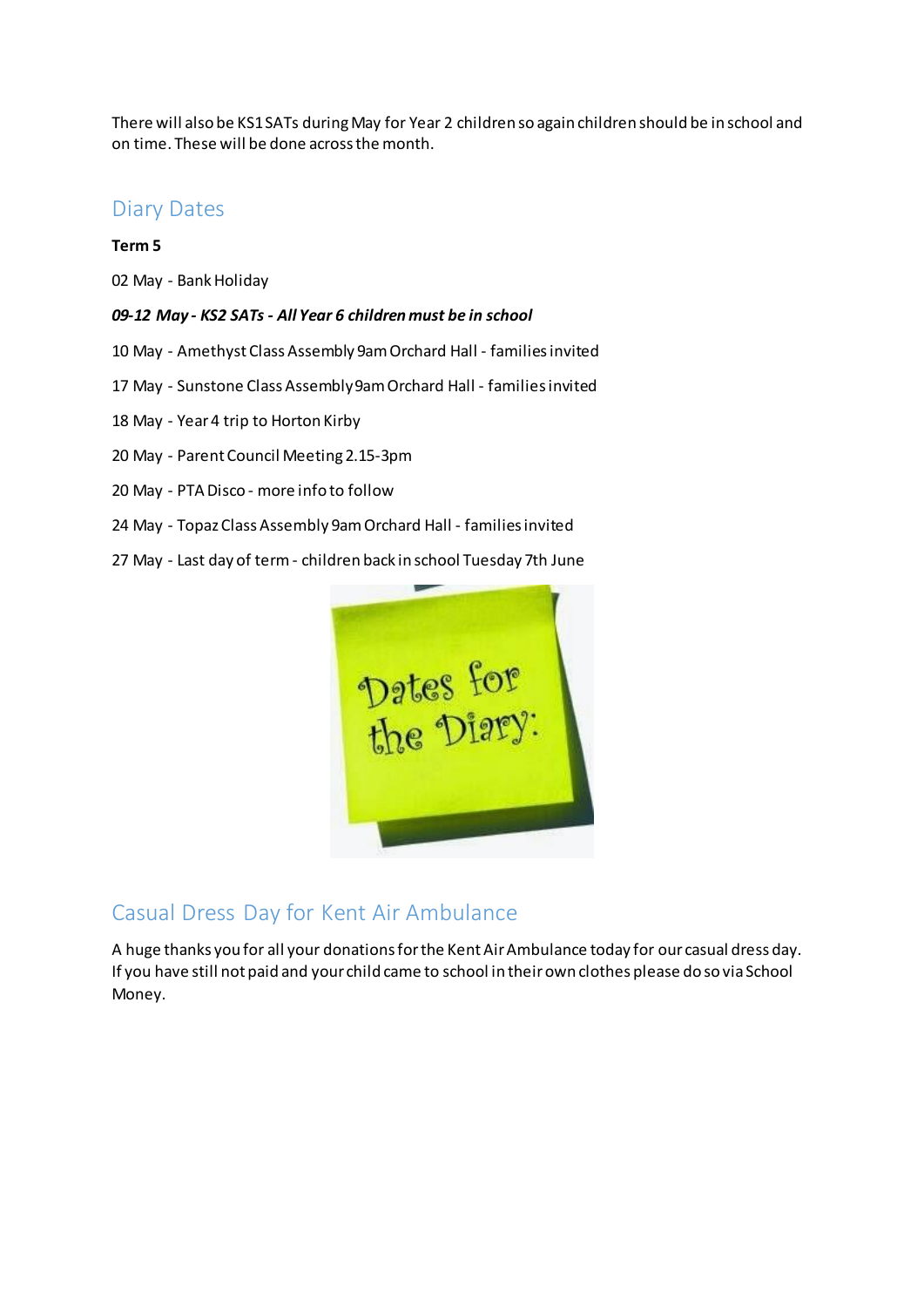

## House Points

Parks - 1st Donaldson - 2nd Attenborough - 3rd Curie - 4th Huge well done to *Parks* for being first this week!

# PTA Events & Dates

#### **Lucky Lotto April**

Congratulationsto Mel Ashdown who is this months winner!

#### **Loose Primary School Running Club**

Community run next date - Sunday 1st May 2022, £1 to join in, 5km distance but can go longer or shorter! All abilities welcome. Meet at the Anglesey Avenue bus stop, 8am or 9am outside school.

#### **Save the Date**

KS2 Discos Friday 20th May - more details to follow



## Community News

[Rugby Taggers](https://rugbytaggers.com/) welcome children to a FREE TRIAL SESSION.